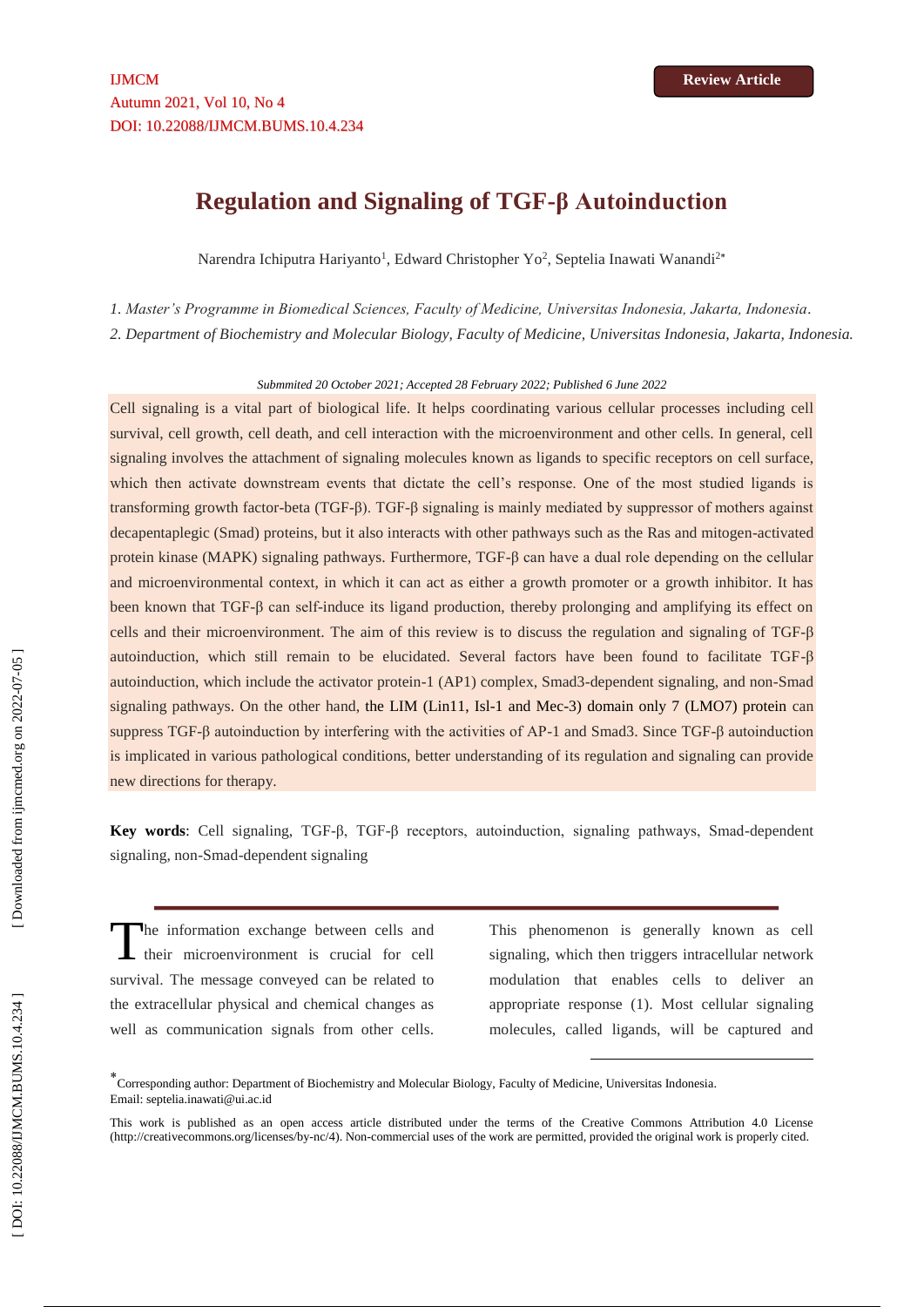bound to their specific receptors. Their binding then triggers a series of biochemical reactions that promote cellular responses such as proliferation, differentiation, and specific metabolic reactions. Ligands can exist in the form of hormones, cytokines, chemokines, and growth factors (1).

Among many growth factors, the transforming growth factor -beta (TGF -β) attracts great interest due to its pivotal role in the regulation of cell cycle, growth, and development. Moreover, TGF -β signaling is also involved in the pathogenesis of various diseases like cancer (2 -4). Interestingly, the TGF-β ligand is able to self-regulate and selfinduce its production via a signaling pathway known as autoinduction (5). This ability can augment its role in both physiological and pathological processes. In particular, the clinical implications of TGF -β autoinduction on cancer are worthy to be explored in order to provide new directions for therapy. This review will discuss the regulation of TGF -β signaling, its autoinduction mechanism, and the role of TGF -β autoinduction in pathophysiological processes particularly cancer.

## **TGF -β family and isoforms**

The molecular cloning of  $TGF- $\beta$$ complementary DNA (cDNA) that began in 1985 has made it possible to identify TGF -β family and superfamily members and their structural biology (6). TGF -β superfamily comprises a large group of regulatory proteins which share common biological roles and structural homology. It consists of several families, including TGF -β, bone morphogenetic proteins (BMPs), growth and differentiation factors, activins and inhibins, mullerian inhibiting substance, left -right determination factor, and nodal growth differentiation factor (7). Despite the diversity, all superfamily members have comparable structural links and exhibit similar synthesis schemes. They start from a much larger precursor polypeptide. Precursor polypeptides consist of three segments: the peptide segment of the amino -terminal hydrophobic signal that will be released when the protein translocated into the lumen of the rough endoplasmic reticulum, the precursor segment or the N -terminal pro -domain, and the C -terminal segment that will become an active mature peptide (7 -9).

The TGF -β family members are multifun ctional proteins involved in numerous cellular processes like tissue repair and remodelling (10 - 12). In addition, by exhibiting immunos -uppressive and anti -inflammatory activities, they also regulate the immune system (13). There are three well known TGF -β isoforms, TGF -β1, TGF -β2, TGF -β3, that are found in mammals and share similarity in their amino acid sequence (9, 14).

Three different genes on different chromosomes are responsible for coding the TGF-β isoforms in humans. Respectively, *TGF -β1*, *TGF β2*, and *TGF -β3* genes are located on the 19q13, 1q41, and 14q24 of human chromosomes (Fig. 1). They are expressed in a controlled manner, adapting to specific stages of tissue development. *TGF -β1* is expressed in endothelial cells, hematopoietic, and connective tissue, while *TGF -β2* is expressed in epithelial cells and nerve cells, and *TGF -β3* gene mainly in mesenchymal cells (14). Moreover, each TGF- $\beta$  isoform also has a different affinity for TGF -β receptors. Promoter segments wise,  $TGF - \beta l$  is the only one that has no classic TATAA box. Instead, it incorporates several regulatory sites such as activator protein -1 (AP -1), specificity protein -1 (Sp -1), early growth response factor -1 (EGR -1), and Ras converting CAAX endopeptidase (RCE) as stated in GeneCards (GC19M041301) (Fig. 2A). In contrast, *TGF -β2* and *TGF -β3* promoters contain a typical TATAA box and a proximal ATF/cAMP response element (ATF/CRE) section (GC01P218345 and GC14M075958, respectively) (Fig. 2B, C). Moreover, the *TGF -β3* promoter comprises a repetitive TCCC motif in the upstream part that is crucial for high -level *TGF -β3* expression in specific cells (Fig. 2C) (15). *TGF -β3* promoter also contains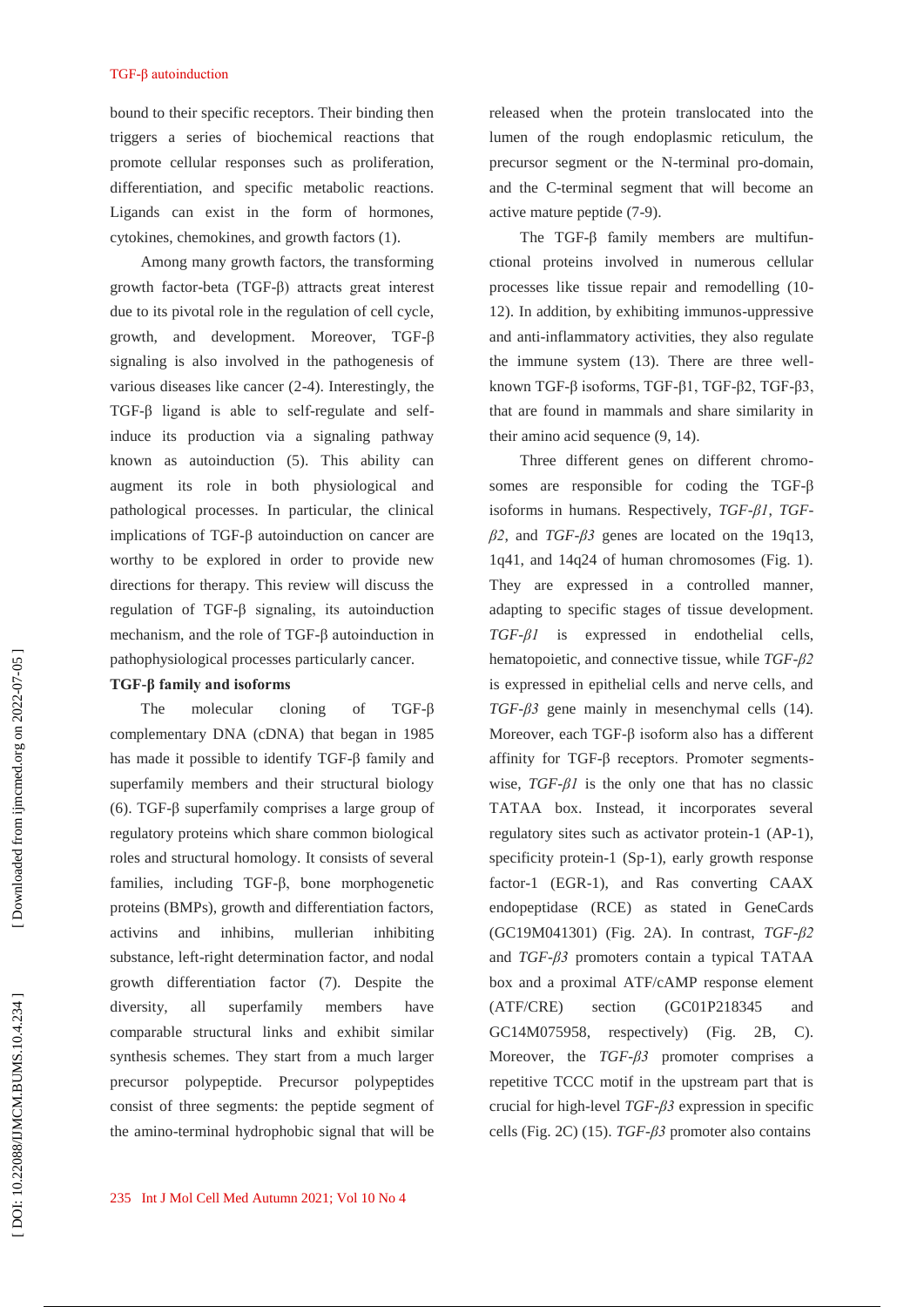



**Fig. 2 . Gene and protein ribbon structure of TGF -β isoforms.** A: *TGF -β1* promoter structure shows no typical TATAA box but contains multiple start points and several transcription factors binding sites; B: *TGF -β2* promoter structure shows typical TATAA box adjacent to the single start point and CRE/ATF binding site; C: *TGF -β3* promoter structure shows typical TATAA box adjacent to the single start point and CRE/ATF binding site with a repetitive TCCC motif addition.

a raloxifene response element (RRE) positioned within -38 to +110 of its sequence. This element mediates the induction of *TGF -β3* in bone by a selective estrogen response modifier (raloxifene) and an estrogen metabolite (17 epiestriol) (16).

TGF-β isoforms have a comparable threedimensional structure, which consists of a couple of cystine -knotted monomers tied together by a disulfide bond (6). The monomer's shape is described as a spreading hand, and each monomer is arranged in a position in which the palm of one hand faces the heel of the other, forming a homodimer (17, 18). All TGF- $\beta$  isoforms bind to their receptors with distinct kinetics. Unlike TGF -

β1, TGF -β2 and TGF -β3 have been demonstrated to significantly bind to the type I receptor, TβRI. However, in the presence of type II receptor, TβRII, the binding of all three isoforms to TβRI is considerably increased. The differences in affinities and kinetics of their receptor binding may be the basis of the unique biological activities of TGF -β isoforms (19, 20).

## **TGF -β signaling and regulation**

TGF- $\beta$  can act as a ligand that binds to its receptors for either autocrine or paracrine signaling in response to environmental stimuli (3). In paracrine signaling, TGF -β is produced and secreted by cells as a ligand for receptors of their adjacent cells to mediate cell -cell communications.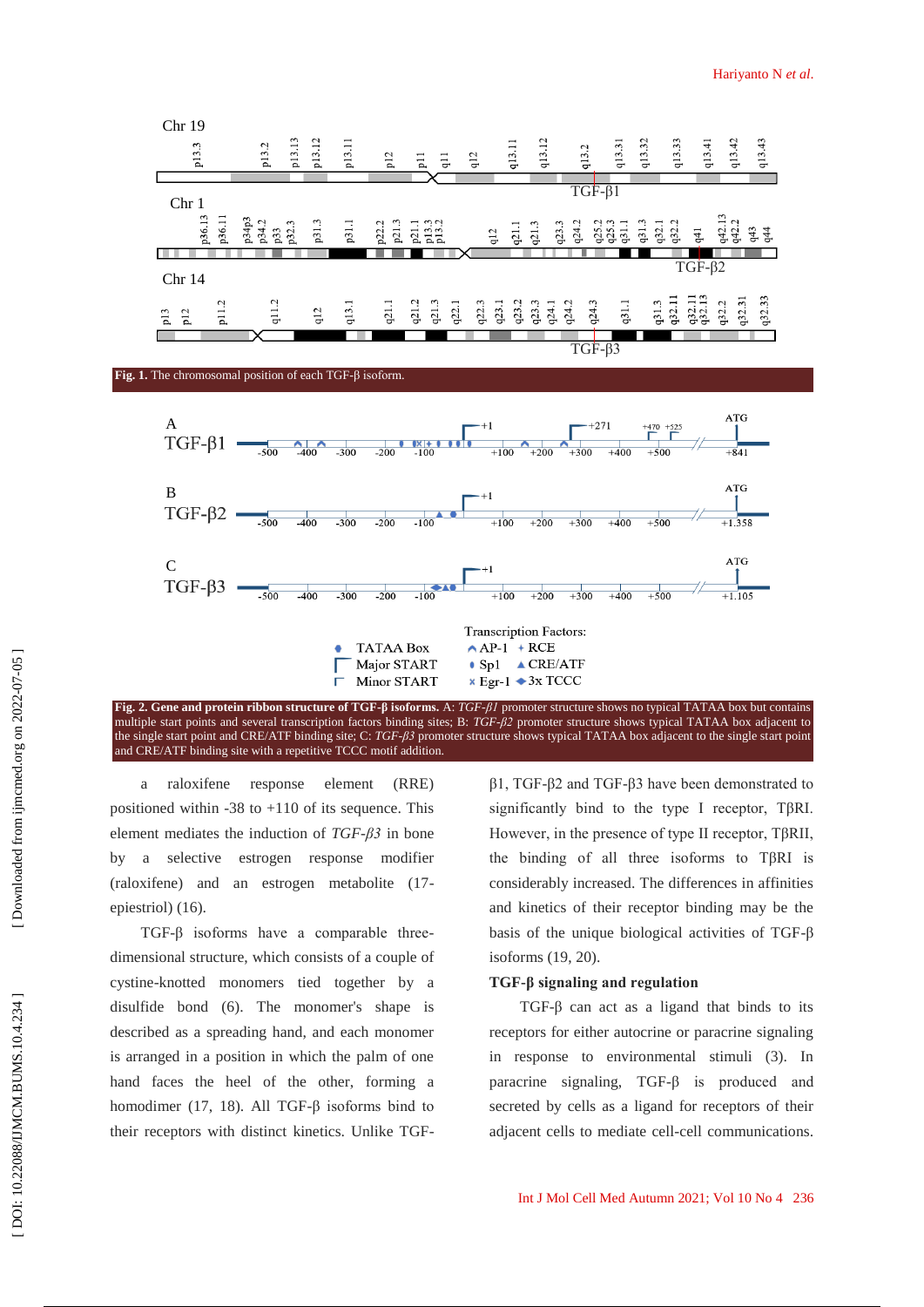On the other hand, in autocrine signaling, cells signal themselves by releasing TGF -β that binds to its own receptors. TGF -β signaling is regulated by either Smad, non -Smad, or crosstalk between both mediators to induce various physiological and pathological cellular effects (2, 3, 21).

#### *Activation of TGF -β ligands*

Each TGF -β isoform is expressed differently in tissues. The amino acid sequence of the three isoforms has up to 70 -80% homology. Each TGF -β molecule is synthesized as part of a large precursor molecule which has a pro -peptide part (22). The secreted  $TGF-\beta$  is still in its inactivated form that is known as the latent TGF -β complex containing TGF- $\beta$  and its latent associated protein (LAP). Together, they are referred to as the small latent complex. The small latent complex is stored in an extracellular matrix to form a complex with latent TGF -β binding protein (LTBP) after being secreted. Linked by disulfide bonds between LAP and LTBP, the three -molecular aggregates complex between TGF -β, LAP, and LTBP is also known as the large latent complex  $(4, 23)$ . Secretion of TGF-β in its inactive form is paramount for the regulation of its activity. The TGF -β molecule binding to TGF -β latency complexes limits its biological activity by preventing it from binding to its receptors. The release of LAP from LTBP and TGF -β from LAP is an important step that will then initiate the TGF- $\beta$ activation process. The activated TGF -β is a homodimer molecule that has a molecular weight of 25 kDa (3, 4, 23, 24).

The mechanism underlying the conversion of TGF -β into its biologically active form is not yet fully understood. Various extracellular factors such as extreme acidic or basic pH treatment, heating, and the use of chaotropic agents can activate the latent TGF -β *in vitro* (11). In addition, several cellular factors such as reactive oxygen species, enzymes,  $\alpha$ <sub>v</sub>-containing integrin, and thrombospondin -1 may also mediate the alteration of LTBP conformity and release the active  $TGF-\beta$  (11). Enzyme activity of plasmin and protease such as matrix metalloproteinase (MMP) can also break the bonds in the latent complex to activate TGF -β. On the other hand, transglutaminase mediates TGF -β bioavailability by anchoring the LTBP extracellular matrix, thus affects the TGF -β activity (23, 24).

The conformation -difference effect among three TGF- $β$  isoforms on signaling activity has been demonstrated using a chemoregulated migration assay in three -dimensional collagen matrices (17). In cell culture, TGF- $β1$  and TGF- $β3$  usually have indistinguishable activity. However, their conformation seems to affect the migration of dermal fibroblasts differently through a matrix of native collagen. TGF- $\beta$ 1 -β1 with closed -form structural arrangement has less detectable chemo regulated migration activity, whereas TGF -β3 with predominantly open conformation shows a potent chemo -regulated migration activity (17).

## *TGF -β receptors*

Most human cells have receptors for TGF -β on their cell surface. There are three types of TGF -β receptors (14). Type I receptor (TβRI) and type II receptor (TβRII) are the two types of receptors that are mainly involved in TGF -β signal transduction. Both have small extracellular domains, single transmembrane domain, and intracellular domains that act as serine/threonine kinase (25). TGF-β will initially bind to TβRII, which then attracts TβRI to form a heteromeric complex. The TβRI will then activate the intracellular signaling pathway by phosphorylating the cytoplasmic signaling component (25). Meanwhile, type III receptors (TβRIII) are transmembrane proteoglycans that modulate ligand access to the signaling receptors, TβRI and TβRII. TβRIII allows high -affinity bonds between TGF -β2 and TβRII, as TβRII tends to bind TGF -β2 weakly due to low affinity between them. Several studies have shown that in cell lines lacking TβRIII, TGF -β2 is around 100 -1000 times less potent than the other two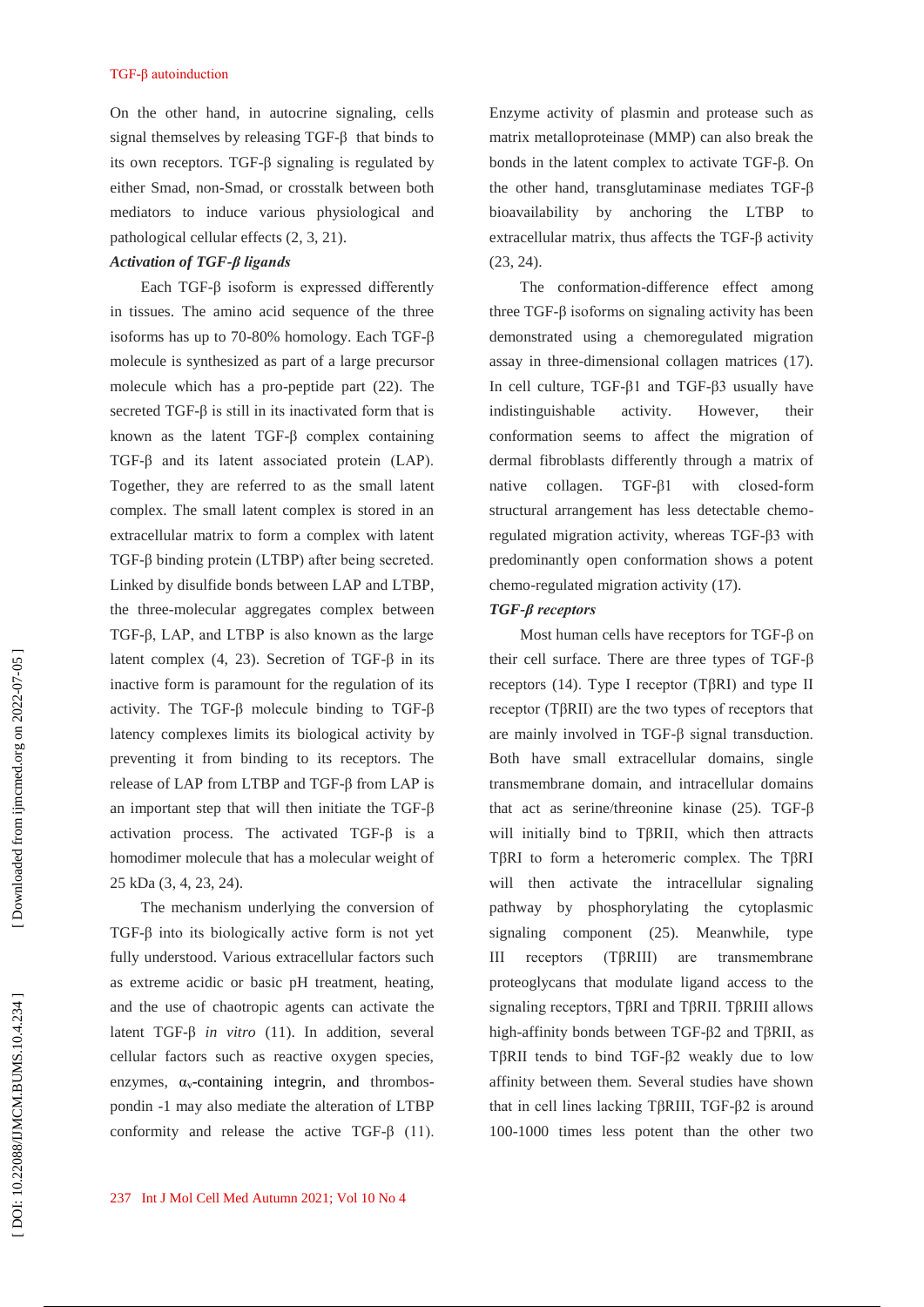isoforms (17, 20). The mechanism of action for TβRIII is not yet fully identified. Although TβRIII seems to be able to increase the TGF -β2 affinity, TβRIII activity does not appear to affect the TGF β1. However, TβRIII modification in cells expressing oncogenic Kirsten rat sarcoma virus ( *K-Ras*) gene appears to influence TGF-β1 signaling. In the absence of TβRIII modification, these cells become resistant to TGF- $β1$  inhibition (26).

## *Smad-dependent TGF -β signaling*

Smad proteins are the predominant mediators of TGF -β signaling. They have the role of changing, regulating, and linking several signaling inputs primarily from TβRI phosphorylation straight to the target gene regulation and expression. Based on structural features and specific functions, Smads are grouped into three different classes: receptor-regulated (R-Smads), inhibitory (I -Smads), and common -partner (Co - Smads) (25).

The three Smads classes have complementary roles in TGF -β signaling. Following the binding of TGF -β to TβRII, the TβRI is recruited and activated which then phosphorylates the -Smads (Smads1/2/3/5/8). In general, Smads2/3 facilitates the TGF -β, activin, and nodal signaling, whereas Smads1/5/8 facilitates the BMP signaling. Phosphorylation of R -Smads by the receptors will trigger Co -Smads (Smad4) to integrate and relocate the Smads complex to the nucleus. In the nucleus, the Smad complexes later modulate the target gene expression by playing the transcriptional regulator role at specific DNA sites. I -Smads (Smad6/7) have an antagonistic role in signaling by blocking the association of R -Smads with Co -Smads and directing the ligand -receptor complex to be degraded. This inhibitory activity of I -Smads prevents the continuation of the signaling cascade that regulates the target gene expression (25).

Subcellular location is crucial for Smad activity. Other signaling components can obstruct Smads translocation before they shift into the nucleus. The oncogenic Ras is known to inhibit TGF -β signaling by blocking the Smad2/3 translocation to the nucleus via the MAP kinase pathway. In the nucleus, Smad2/3 variations in the Smad complex also determine the gene expression regulation. Both can influence the transcription rate synergically to one gene but antagonistically to another. The difference in the activity model of Smad2/3 shows that they can have different target genes. Moreover, by changing the composition of other transcription proteins involved in forming the complex, specific transcription regulations can be achieved (25).

The DNA binding factors greatly influence the Smad complex binding to DNA and its gene target modulations. The Smad complex can recognize CAGA (Smad binding element) sequences or some GC -rich sequences in DNA. However, their affinity is relatively weak, thereby requiring various cofactors to strengthen it (27). Depending on the cells or the DNA sequence, the cofactors which assist the Smad complex binding to DNA can vary. They determine the Smad complex's induction or repression effect to the target gene expression. This mechanism explains the different roles of TGF-β signaling in distinct cell types (28).

#### *Non -Smad-dependent and crosstalk TGF*  $T$ *GF-β signaling*

TGF -β can also activate various signaling pathways independent of Smad proteins. It can induce PI3K/AKT, Rho GTPase, MAPK, and p38/JNK pathways to promote various biological effects on cells. The dual function of TGF- $\beta$  as a cell growth inhibitor and epithelial -mesenchymal transition (EMT) promoter can also be done through mammalian target of rapamycin (mTOR) and PI3K/AKT signaling. Furthermore, TGF -β can also use Rho GTPase and MAPK signaling pathways to induce the EMT process (28).

Smad proteins can also function as a platform for the crosstalk signaling mechanism. Protein kinase C can interact directly and phosphorylate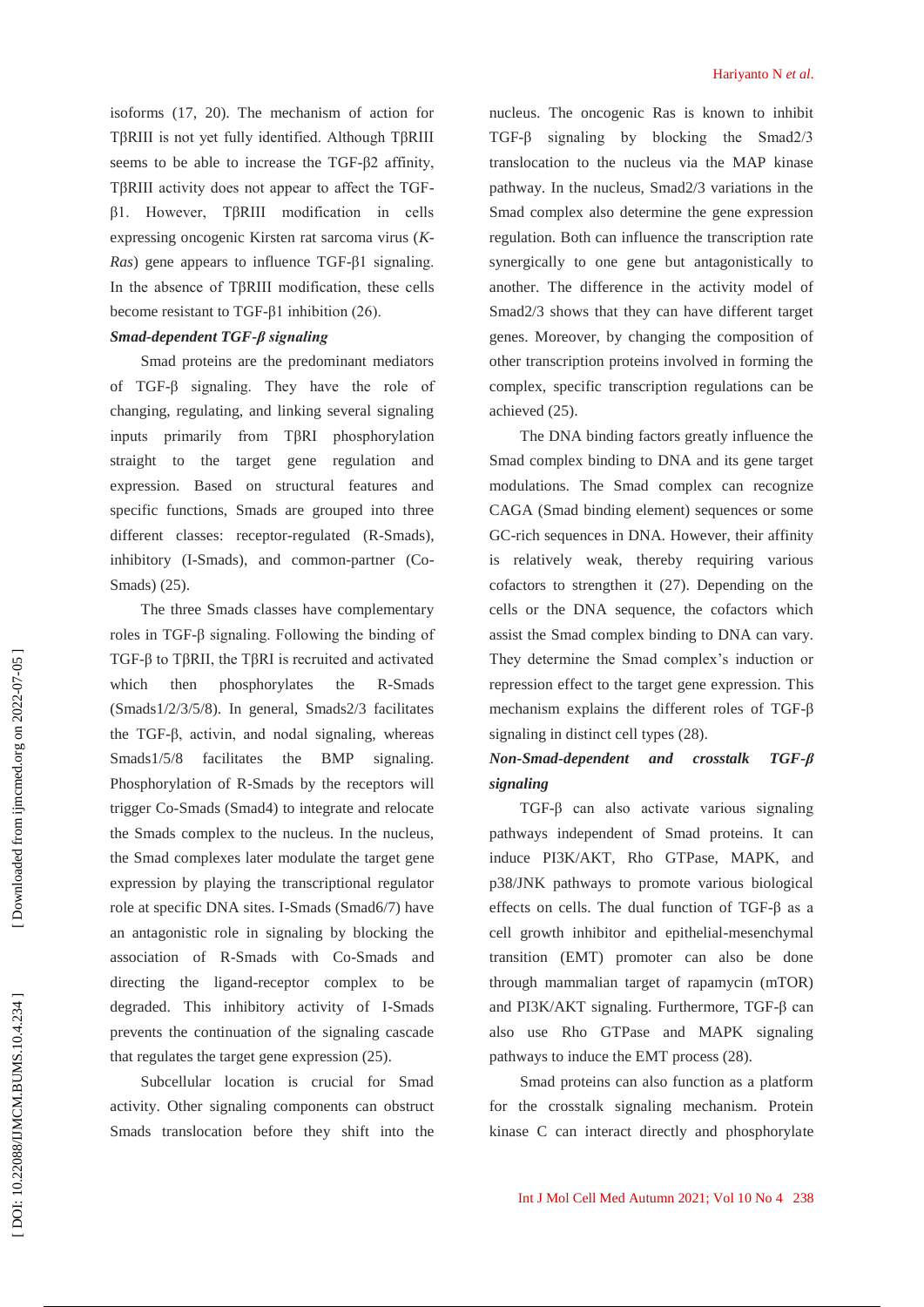Smad3 to prevent it from binding to DNA (29). Through induction of Smad7 expression, signal transducer and activator of transcription (STAT) and nuclear factor kappa B (NF -κB) signaling can increase the I -Smads activity and inhibit TGF -β signaling (30). The TGF -β signaling pathway is also known to collaborate with p53 and Wnt signaling pathways in modulating TGF -β target gene expression (31).

The Ras signaling pathway shows unique contradictory interactions with TGF -β signaling. Through the Ras route, extracellular signal regulated kinase (ERK) can phosphorylate the connecting regions in Smad1/2/3 and prevent them from translocating into the nucleus (32). Therefore, cells with high Ras activity are no longer sensitive to TGF -β stimulation. However, there are reports showing that ERK increases the half -life in cells with Ras transformation. It increases the transcriptional activity mediated by the Smads complex by enforcing the complex formation stability between R -Smads and Co -Smads (25). The various models and stages involved in the crosstalk between the Smad and non -Smad pathways show a highly systematic complexity in the TGF-β signaling regulation. The interaction context of the microenvironment with the cells and a precise cell's specific regulatory process is critical in understanding the physiological and pathological relevance of the TGF- $β$  signaling  $(33, 34)$ .

## *The role and target gene of TGF -β signaling*

TGF -β is implicated in a wide range of biological processes including embryonic development, immune system modulation, cell proliferation, cell differentiation, wound healing processes, and angiogenesis (10 -13). The comp lexity of TGF -β activity is often illustrated by its ability to initiate contradictory effects. For example, while  $TGF-\beta$  is a potent growth inhibitor, it can stimulate cell growth in specific tissues (33).

TGF -β also controls the production of various components of the extracellular matrix. TGF -β promotes the synthesis of thrombospondin, tenascin, collagen, fibronectin, and proteoglycans. Moreover, it also stimulates plasminogen activator inhibitor -1 and tissue inhibitors metalloprotease -1 synthesis. These abilities make TGF -β capable of mediating deposition of the extracellular matrix and allow its remodelling which affects various processes from morphogenesis to cell apoptosis (35).

As stated earlier, despite its name as a growth factor, TGF -β can also be a potent inhibitor of cell growth. The ability of TGF -β to trigger cytostatic and apoptotic effects enables its role as a tissue growth suppressor. This function can be found mainly in the stromal, hematopoietic, and typical epithelial and endothelial tissues (33, 34). Unfortunately, under specific cellular context, like in late carcinogenesis, the inhibitory activity of TGF -β may switch to become stimulatory activity instead. This dual role of TGF -β in cancer gave rise to the term of TGF -β paradox. More information on the TGF -β paradoxical role in cancer and its related genes can be seen in Table 1 (36, 37).

## **Regulation of TGF - β production**

There are complex regulation processes involved in each of the TGF -β production steps. In many cell types, TGF -β synthesis seems to be regulated independently at the level of gene transcription, mRNA processing, mRNA translation, and its secretion. Moreover, the mechanisms leading to particular regulation of TGF -β synthesis might dependt on the type of stimuli and cells (38).

Some cells amplify the TGF -β production via the Ras and MAPK pathways. Ras activation induces downstream signaling cascades through both MKK4/SAPK and MEK1/ERK pathways. These pathways later regulate specific AP- 1 proteins, JunD and Fos/Fra -2, thereby stimulating the complex protein formation at the AP -1 site in the  $TGF$ - $\beta$  promoter (39, 40). Interestingly, TGFβ predominant mediator - proteins, Smad3/4, also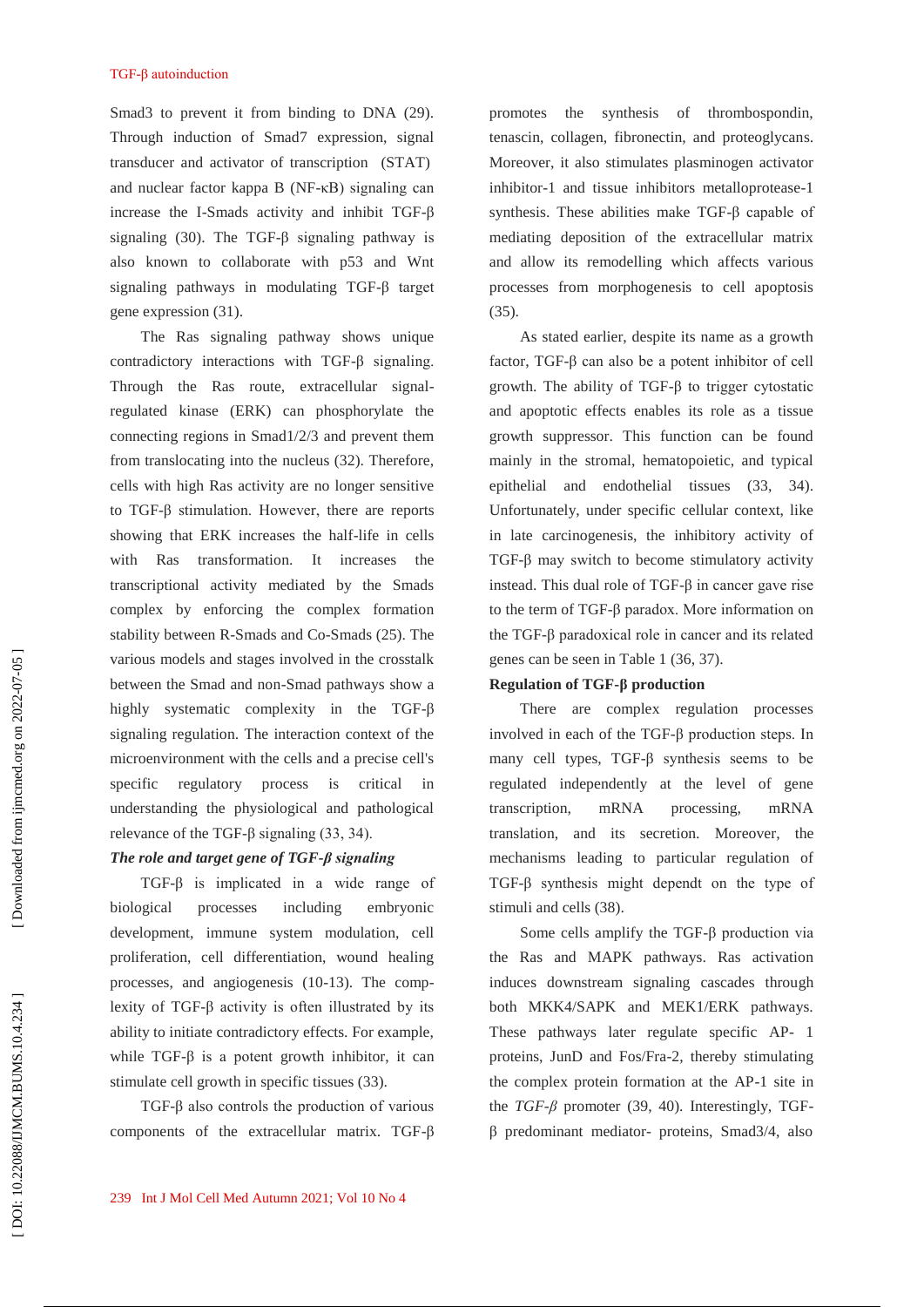| Table 1. Effect of TGF- $\beta$ signaling on target genes. |                                                   |                                                                                  |                       |
|------------------------------------------------------------|---------------------------------------------------|----------------------------------------------------------------------------------|-----------------------|
| Role                                                       | <b>Impact</b>                                     | <b>Target gene</b>                                                               | <b>Regulation</b>     |
| Tumor<br>Suppressor                                        | Inhibits cell proliferation                       | p15, p21, p57, 4EBP1                                                             | <b>Up Regulated</b>   |
|                                                            |                                                   | CDC25A, E2F-1, Id1-3, c-MYC                                                      | <b>Down Regulated</b> |
|                                                            | Induces apoptosis                                 | BIK, BIM, DAPK, Fas, GADD45ß                                                     | Up Regulated          |
|                                                            |                                                   | BCL-XL, BCL-2                                                                    | Down Regulated        |
|                                                            | Activates autophagy                               | ATG5, ATG7, Beclin 1/ATG6, DAPK                                                  | <b>Up Regulated</b>   |
|                                                            | Inhibits growth factors in the tumor stroma       | HGF, MSP, $TGF-\alpha$                                                           | Down Regulated        |
|                                                            | Inhibits angiogenesis                             | Thrombospondin                                                                   | <b>Up Regulated</b>   |
|                                                            | Supresses inflammation                            | FOXP3                                                                            | Up Regulated          |
|                                                            |                                                   | GATA-3, T-bet                                                                    | Down Regulated        |
| Tumor<br>Promoter                                          | Promotes cell proliferation                       | $PDGF-B$                                                                         | <b>Up Regulated</b>   |
|                                                            | Supresses the immune response                     | FOXP3                                                                            | Up Regulated          |
|                                                            |                                                   | Fas ligand, GATA-3, Granzyme A/B, IPN-<br>y, MICA, NKG2D, Nkp30, Perforin, T-bet | Down Regulated        |
|                                                            | Promotes angiogenesis                             | VEGF, MMP-2, MMP-9                                                               | <b>Up Regulated</b>   |
|                                                            |                                                   | <b>TIMP</b>                                                                      | Down Regulated        |
|                                                            | Promotes cancer stem cell self-renewal            | LIF, SOX4                                                                        | Up Regulated          |
|                                                            | Promotes the epithelial to mesenchymal transition | SNAIL1/2, ZEB1/2, HMGA2                                                          | <b>Up Regulated</b>   |
|                                                            | Promotes metastasis                               | HDM2, MMP-9                                                                      | Up Regulated          |
|                                                            |                                                   |                                                                                  |                       |

appear to contribute indirectly to this mechanism because they do not bind to the relevant AP -1/SBE site in the *TGF -β* promoter. Smads proteins influence partial stimulation of AP -1 complex formation by regulating c -Jun expression as one of the AP -1 heterodimer complex (41). Therefore, the AP -1 protein complex will induce *TGF -β* transcription (41).

In diabetic neuropathy pathogenesis, the TGF β1 isoform has been claimed to be responsible for the development of renal tubulointerstitial fibrosis (42). A high concentration of glucose is known to stimulate TGF-81 production within the glomerulus. However, through p38 MAP kinase activation, glucose can only induce *TGF -β1* transcription and increase cell sensitivity towards platelet -derived growth factor (PDGF) in renal proximal tubular epithelial cells. A significant increase of newly synthesized TGF -β1 can only be achieved after the subsequent addition of PDGF (43, 44).

In apoptotic cells, *TGF -β* mRNA expression and protein synthesis are also separately regulated

(38). Pathways like ERK and JNK have been shown to be involved in  $TGF$ - $\beta$  transcription regulation. Blockade to ERK and JNK phosphorylation can inhibit phospho-c-jun, which is one of the AP-1 complex that binds to a promoter to upregulate *TGF-β* expression (38, 41). However, TGF-β translation seems to be regulated through RhoA pathway, and its downstream signaling cascade is independent of ERK and JNK signaling pathways. RhoA pathway activates AkT and eukaryotic translation initiation factor (eIF4E) to initiate TGF  $β$  translation (38). eIF4E is the cap-binding protein that binds to mRNA, allowing the recruitment of ribosomes and initiation of translation (45). The activity of PI3K/AkT following RhoA activation is thought to involve mTOR signaling to phosphorylate eIF4E -binding protein 1 (4E -BP1) and cause its release from eIF4E to enable cap dependent translation to start (38).

## **TGF -β autoinduction**

The TGF -β signaling pathway is also known to be able to self-induce its ligand production. Induction of *TGF-β* expression by the TGF-β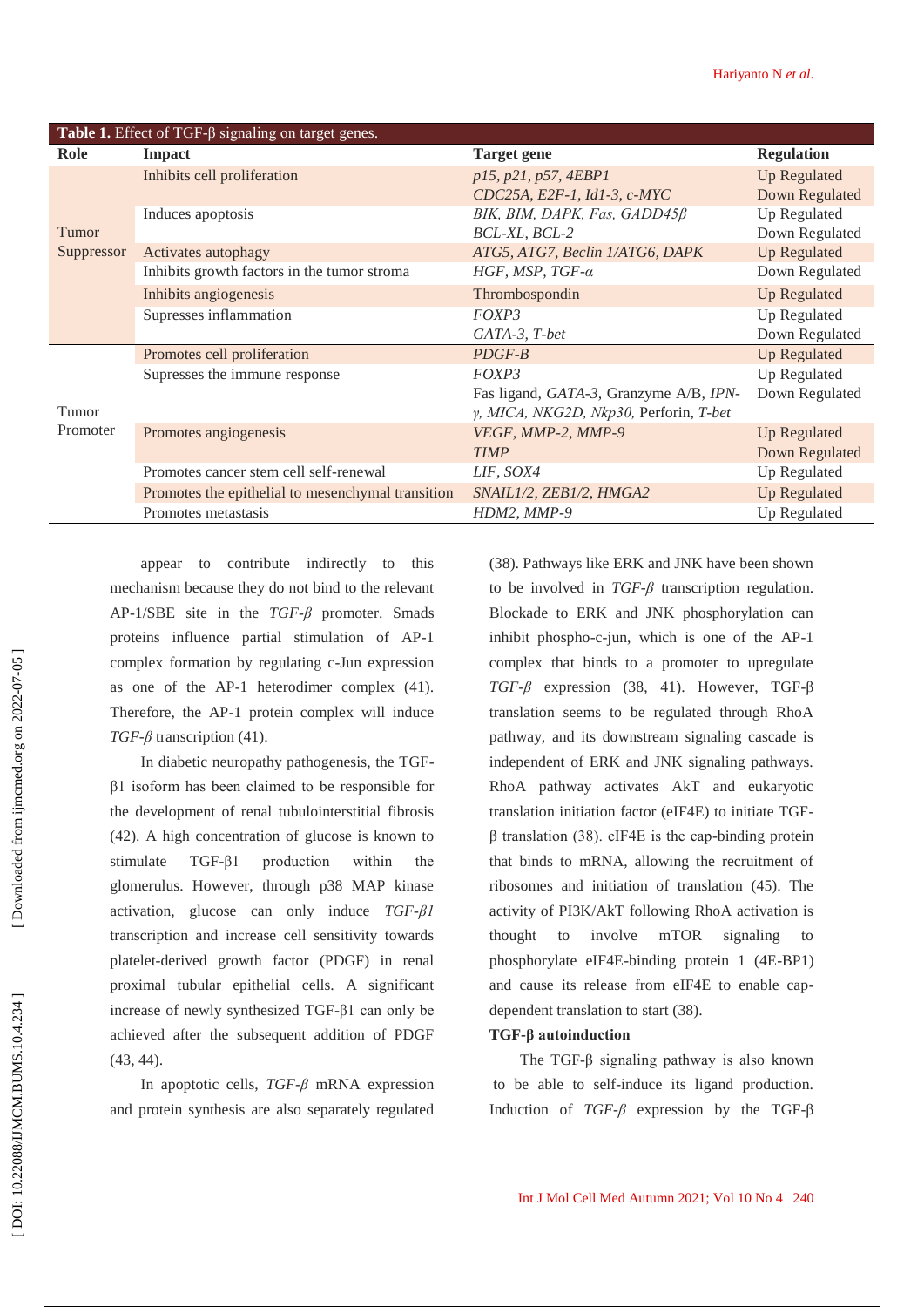signaling pathway is referred to as autoinduction. Through this positive feedback loop, specific cell types express *TGF - β* after being exposed to exogenous TGF -β stimulus. This autoregulatory ability may be responsible for prolonging and amplifying the effects of TGF -β on the cells and their microenvironments. It is especially critical during the developmental stage or in pathological processes like carcinogenesis (46).

Not all cells that are responsive to TGF- $β$  will respond to exogenous TGF -β stimulus by autoinduction. Research using endothelial cell line of the fetal bovine heart has shown that TGF -β exposure cannot trigger autoinduction even though the cells are sensitive to TGF-β signaling  $(47)$ . A distinct TGF -β autoinduction model observed in rat heart fibroblasts and myocytes has been shown to affect the increase of TGF -β synthesized by both cell types. Nonetheless, the production level, the length of production time, and the lag time for the production to start after exposure between them are different (48). Administration of TGF -β triggered an increase in the *TGF -β* expression of rat heart fibroblasts of more than 3 -fold in fewer than 4 hours after the exposure. However, this increased expression only lasted for a moment then fell under the control levels within 8 hours after exposure. Meanwhile, in rat heart myocytes, autoinduction occurred slower but for a longer duration. Exposing rat heart myocytes to exogenous TGF -β optimally triggered an increase of *TGF - β* expression within a range of 7 to 24 hours. The rise in *TGF -β* expression of rat heart myocytes was around 2 -fold. However, the increase in expression was relatively more stable, as the expression level decreased relatively slowly. It only fell below the control levels 48 hours after the exposure (48).

Exogenous TGF -β exposure experiments on human pulmonary fibroblast cells also reported the autoinduction of TGF -β signaling (49). Induction for 4 hours of human lung fibroblast cells using exogenous TGF -β successfully triggered an

increase in  $TGF$ - $\beta$  expression of 3-4 fold. It was also followed by the rise of endogenous TGF -β secretion. Exposure to  $TGF-\beta$  in a relatively short time against human pulmonary fibroblast cells was able to provide autoinduction effects with quite a long duration. Increased expression of *TGF - β* by human lung fibroblasts due to autoinduction occured within the range of 90 minutes to 72 hours after induction. Exogenous TGF -β induction was also known to stimulate TGF -β secretion in human pulmonary fibroblasts. However, it did not happen simultaneously with the mRNA overexpression. There was a pause of several hours between the rise of mRNA and the increased amounts of TGF -β secretion (49).

The time gap between the rise of mRNA and the protein secretion of the TGF -β1 isoform has also been demonstrated in renal proximal tubular epithelial cells (43). The study showed that *TGF -β1* expression in human renal proximal tubular epithelial cells immortalized by transduction with human papilloma virus 16 E6/E7 genes (HK -2 cells) increased after recombinant TGF -β1 treatment. It occurred from 3 to 48 hours of the incubation period. Increased *TGF -β1* expression in these cells could reach up to 2.5 -fold compared with controls. The rise of *TGF -β1* mRNA was then followed by an increase in protein synthesis within 48 to 72 hours (43).

The increase in TGF -β1 concentration on renal tubular epithelial cells was significantly higher in wild -type cells than in cells without Smad3 (50). This study suggested the involvement of Smad3 mediated signaling in the autoinduction mechanism. Mice without Smad3 also exhibited failure of the TGF -β1 amplification process in injuries that could usually increase TGF-β1 through autoinduction positive feedback loops. It is similar to the report on fibroblasts and monocytes. Significantly reduced monocyte levels in kidneys without Smad3 undergoing unilateral ureteral obstruction (UUO) also appear to affect endogenous TGF -β1 synthesis.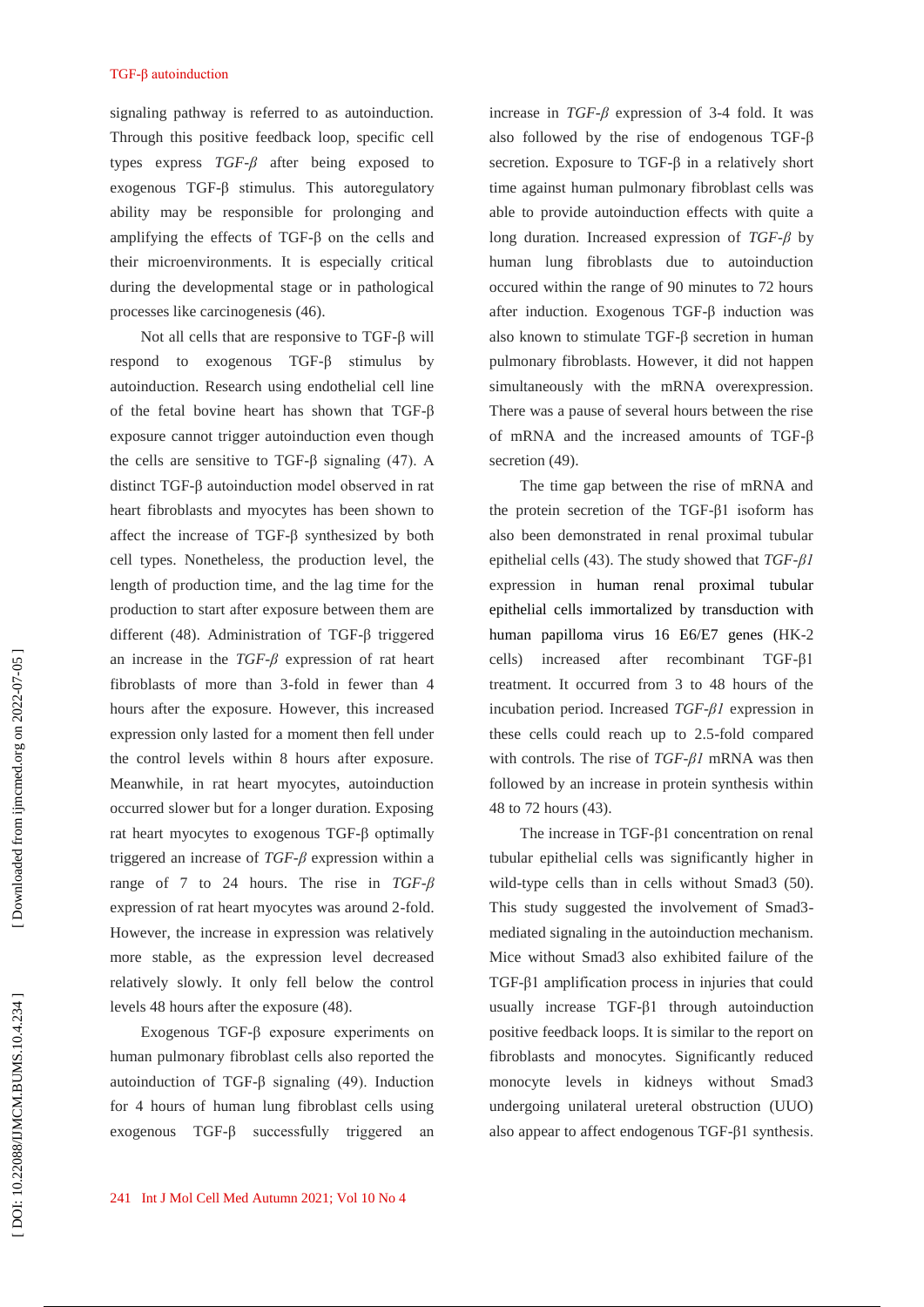## *Regulation of TGF -β autoinduction*

TGF -β utilises several pathways to support its autoinduction (Fig. 3). Two *TGF -β* promoter regions are responsive to autoregulation. The first is at the end of the 5' upstream transcription initiation site. The second is between the two main spots for transcription initiation. In both regions, the AP -1 complex binding mediates autoinduction. Moreover, TGF -β signaling also contributes to the expression of Jun family including c -Jun. The heterodimer complex of c -Jun and c -Fos forms the AP -1 transcription factor that binds to the *TGF -β* promoter (41, 51).

Control of the AP -1 protein stability will critically affect the mechanism of autoinduction.

The Lin11, Isl -1, and Mec -3 (LIM) protein domain only 7 (LMO7) can inhibit AP -1 activity (51). LMO7 can facilitate ubiquitination and proteasomal degradation of the AP -1 subunits. As a result, LMO7 can block the autoinduction process and eventually downregulates TGF -β. LMO7 itself is also induced by TGF -β via canonical signaling pathway, but only after the TGF -β concentrations are high enough and the signaling has occurred for a sufficient duration. Therefore, LMO7 acts as a sensor and a negative feedback regulator of TGF -β signaling pathway. LMO7 activity is also known to affect Smad3, thus involved in the regulation of TGF -β target gene expression. However, the influence of LMO7 on the TGF- $\beta$  non-canonical signaling pathway still needs to be further explored (51).

Furthermore, the non -Smad signaling pathway also regulates TGF -β1 autoinduction in the proximal tubules of the kidney. Pathways like ERK



**Fig. 3. Known regulators of TGF -β autoinduction.** In this illustration, TGF -β1 isoform is used as an example of the ligand being selfinduced. Smad and JNK pathways induce expression of JUN family protein as an AP-1 component. Together with the FOS family protein induced by the ERK pathway, JUN family protein form an AP -1 complex that promotes *TGF -β1* transcription. Later, RhoA -mTOR pathways enable TGF-ß1 protein translation through phosphorylation and dissociation of 4E-BP1 from eIF4E. LMO7 inhibits AP-1 transcriptional activity and acts as a negative feedback regulator to prevent further TGF -β1 production.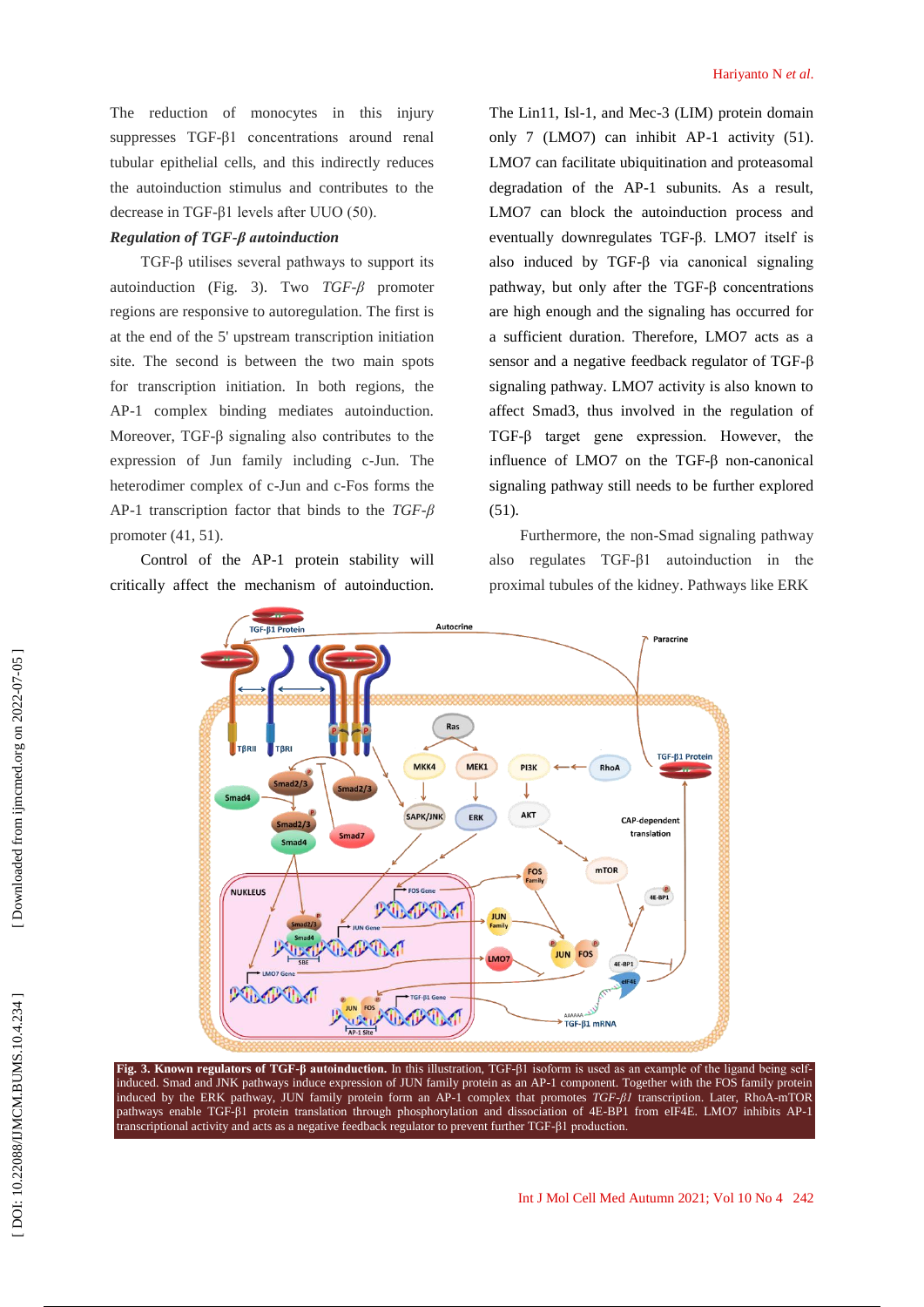MAP and p38 MAP are known to influence the regulation of the TGF -β1 autoinduction mechanism. Evidence has shown that ERK MAP suppresses the induction of TGF -β1 expression, while inhibition of p38 MAP negatively affects TGF -β1 protein synthesis (43).

## *The role of TGF -β autoinduction in develop mental and pathological processes*

The pulmonary fibroblasts are known to display TGF -β autoinduction (49). This mechanism can be a vital factor in determining local pulmonary phenotypes. Pulmonary fibroblasts respond to TGF β as a mitogen or as an inducer of gene expression associated with the extracellular matrix (52). Additionally, mesenchymal, smooth muscle, and bronchiolar epithelial cells can also act as primary sources of TGF -β for the pulmonary fibroblasts (49). Upregulation of *TGF -β* by resident interstitial fibroblasts may increase local  $TGF- $\beta$$ concentrations during the pulmonary developmental and repair process (53).

The cardiac fibroblasts and cardiomyocytes are also known to exhibit TGF -β autoinduction. It maintains the increase of TGF -β levels observed after a heart attack. Exogenous  $TGF- $\beta$$ administration also showed similar results by inducing endogenous TGF -β expression to maintain its cardioprotective effect (54). In both conditions, an increase in TGF -β levels triggers tissue repair through the induction of angiogenesis, extracellular matrix production, and inflammatory cell recruitment and activation (55). In neonatal cardiac fibroblasts, the autoinduction of *TGF -β* occurs quite rapidly. The degranulated platelets may release a certain amount of TGF -β ligand at the site of injury that acts as a trigger for temporary autoinduction activity (48).

Not only is TGF- $\beta$ implicated in developmental and physiological processes, it is also involved in various pathological processes. For example, as mentioned earlier,  $TGF- $\beta$ 1$ autoinduction also affects patients with UUO. TGF -

β1 autoinduction has been thought to worsen the severity of this kidney disease. Elevated levels of TGF -β1 in UUO patients initially occur as a response to damage to the tubules due to pressure from urine (50). However, if left uncontrolled, the accumulation of TGF -β1 in the kidney tubules can cause chronic inflammation in the interstitial tubular tissue (56). TGF -β1 can also encourage EMT and extracellular matrix accumulation. The EMT will transform the renal tubular epithelium into myofibroblasts. The autoinduction of TGF -β1 then continues as part of a positive feedback loop in the injured area. It continuously increases TGF -β1 levels that support the process of fibrogenesis in the renal tubules. Ultimately, this persistent fibrogenesis will lead to irreversible damage that promotes organ failure (50).

## *The role of TGF -β autoinduction in cancer*

The TGF -β expression has already been studied in almost all epithelial cancers such as lung and breast cancers (57). In benign epithelial and other early-stage tumors,  $TGF-\beta$  is an excellent growth suppressor. The ability of TGF -β to inhibit cell growth underlies the TGF -β tumor suppressor trait. Nevertheless, tumor cells often acquire the ability to avoid the TGF- $\beta$  anti-proliferation effects. These changes can be in the form of mutations in essential components of the TGF -β signal transduction cascade. These mutations cause the TGF -β signaling pathway to malfunction (58). Moreover, in advanced tumors, the TGF -β signaling pathway itself can turn ominous and no longer inhibits carcinogenesis. Instead, it stimulates tumor growth and development. Under this circumstance, TGF -β autoinduction may result in devastating outcomes (59).

An experiment in Ha transformed epithelial cells showed that the  $TGF- $\beta$$ autoinduction supports the progression of tumor tissue to become more invasive. H<sub>a-Ras</sub> oncoprotein is known to work with endogenous TGF -β to induce the transformation of mammary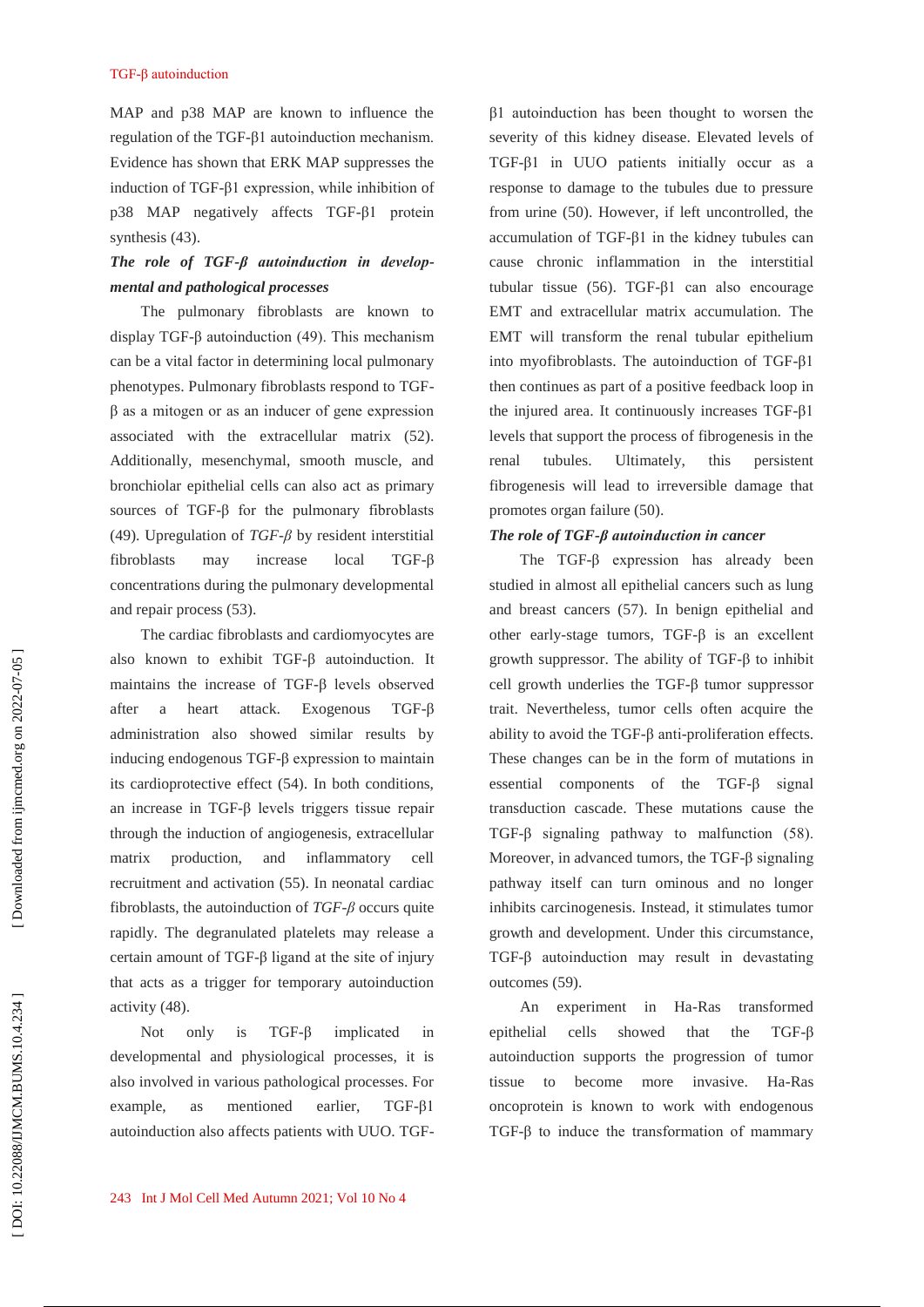epithelial cells. Together, they support the development of invasive properties both *in vitro* and *in vivo* tumor formation in mice. Non tumorigenic mammary epithelial cell cultures or those undergoing Ha -Ras transformation without TGF -β treatments show single layer cell growth with a typical structure. However, TGF-β addition to the culture medium triggers the Ha -Ras transformed cells to develop more invasive traits. They appear to be resistant to the  $TGF-\beta$  growth inhibition effects. In contrast, the non -tumorigenic mammary epithelial cells appear to experience a growth setback and increased apoptosis after the same treatment (60).

In addition to changing its nature to be more invasive, the Ha -Ras transformed epithelial cells also start producing TGF -β independently. Tests on the TGF -β activity disruption by administering TGF -β antibodies to the cell culture medium resulted in invasive trait suppression and cell nature recovery (60). It shows the ability of TGF- $β$  to both induce the invasive properties and maintain them via an autocrine feedback system.

The plasticity of cell properties under TGF -β influence is an invasive cell's common trait that can explain the cancer cell's ability to acquire fibroblast cell -like migrating capability. These traits also support the possibility of different organ's microenvironment to induce the invasive cells to come out of blood vessels into specific organs and regain non -invasive characteristics (60).

## *TGF -β as a potential therapeutic target*

Taking into account the involvement of TGF -β signaling pathway and autoinduction in various pathological conditions such as cancer, TGF -β has increasingly been studied as a potential therapeutic target. Several drugs that target components of the TGF -β signaling pathway have been developed. The mechanisms of action of these drugs include preventing transcription of the *TGF -β*, marking *TGF -β* mRNAs for degradation, and hindering ligand -receptor interaction. Clinical trials have been conducted for certain drugs targeting the TGF -β pathway for cancer, such as antisense RNAs, therapeutic antibodies against TGF -β ligands or receptors, vaccines, and small molecule kinase inhibitors. However, limited understanding about the dual role of TGF -β as a tumor promoter and tumor suppressor poses a problem for the development of these drugs (61, 62). A number of TGF - β targeted therapies have also been developed for the treatment of fibrosis, which mainly work by either dampening the pro-fibrotic activity of TGF- $\beta$ signaling pathway or increasing the anti -fibrotic activity of BMPs (63). In addition, directly modulating the mediator and regulator proteins of the TGF -β autoinduction process can also become an alternative approach. The use of a negative regulator such as LMO7 or inhibition to the known upstream pathway mediators like Smad3, ERK, and JNK might be utilised as a model to restrict TGF- $β$ autoinduction (4 3, 51). Targeting the AP -1 as a direct regulator of TGF -β autoinduction can also disrupt the malfunctioning  $TGF-\beta$  in pathological conditions (41, 51). Nevertheless, future studies are needed to provide more insight into the TGF -β autoinduction mechanism before further therapeutic approaches could be developed.

## **Conclusion and future perspectives**

The TGF -β signaling pathway is involved in many biological reactions which include both physiological and pathological processes. The diverse effects of TGF -β isoforms in specific cells and circumstances are driven by the differences in spatial -temporal expression patterns of TGF -β family members. The complexity of TGF -β signaling lies in the regulation of related mediators and each step of the signaling cascade as well as the crosstalk between multiple related pathways. Therefore, cells control the TGF -β signaling meticulously to meet the specific cellular and microenvironmental interaction context. Interestingly, the TGF -β pathway has been found to be able to self-induce its ligand production in a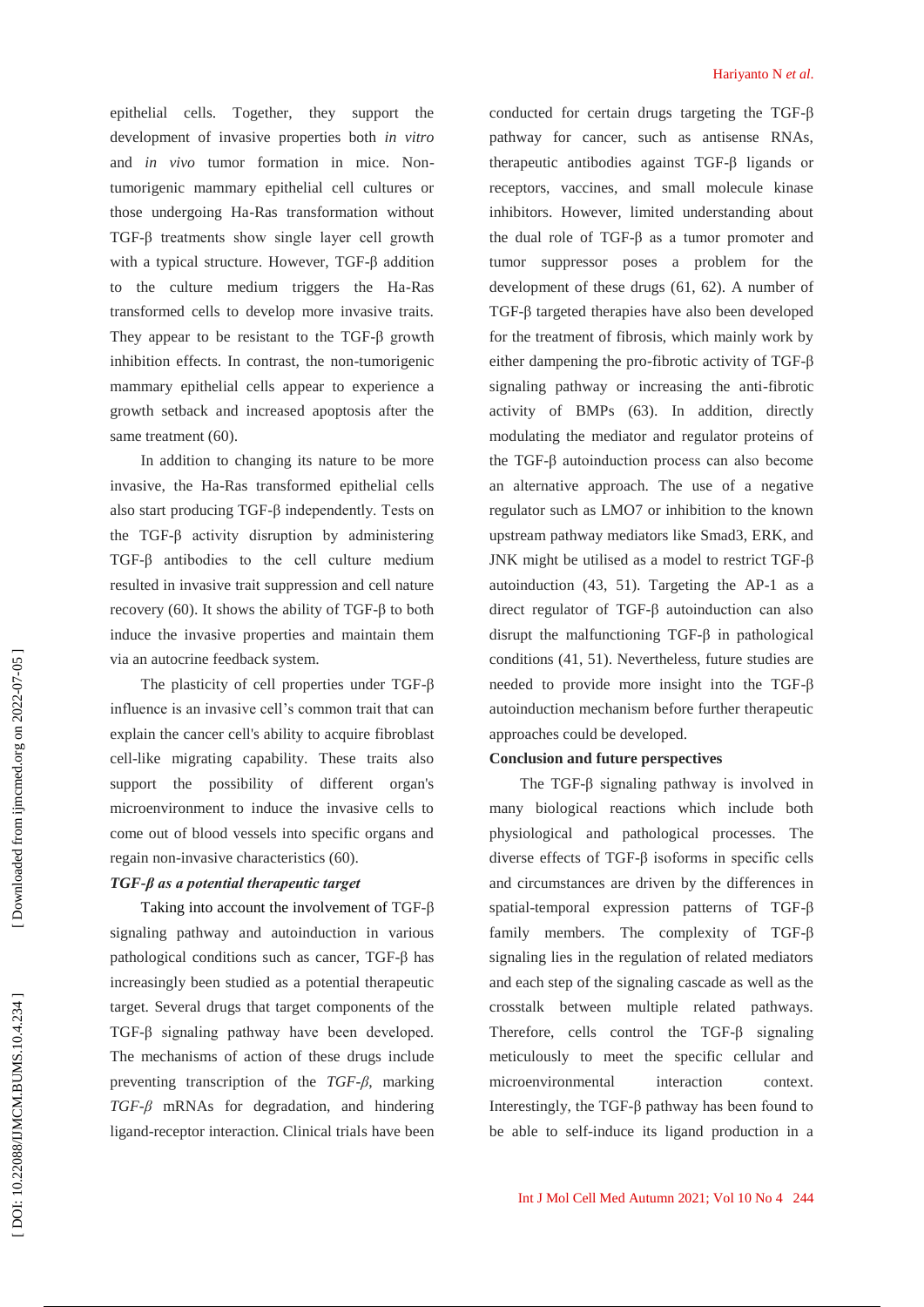process known as autoinduction. It utilises several pathways to support this autoinduction process, which include the Smad, JNK, ERK, and RhoA mTOR pathways (Fig. 3). TGF -β might be known as an essential growth factor in the morphogenesis and developmental state, but in carcinogenesis TGF -β is also known to help tumor cells advance and acquire more aggressive traits. It is also implied that TGF -β autoinduction also affects and modulates migrating cancer cell properties. Furthermore, TGF -β autoinduction is also thought to increase the severity of other pathological conditions that may even lead to organ failure. These insights have led to the idea that TGF -β and its autoinduction could be targeted as a potential therapeutic target for various pathological conditions, particularly cancer. In conclusion, the field of TGF -β autoinduction is still understudied, and this paper provides early insight into its regulation, signaling, and clinical importance. Future research is needed to better understand the mechanism of autoinduction for TGF -β in pathological conditions as well as how to target it for therapeutic purpose.

#### **Acknowledgements**

The authors would like to thank the Master's Programme in Biomedical Sciences, Faculty of Medicine, Universitas Indonesia for their continuous support through the academic writing workshop.

## **Conflict of Interest**

The authors declare no competing interests.

#### **References**

1. Kotula L, Regua A. Cell Signaling Events. In: Goodman S, editor. Goodman's Medical Cell Biology. 4th ed. London: Elsevier; 2020. p. 271 -94.

2. Syed V. TGF -beta Signaling in Cancer. J Cell Biochem 2016;117:1279 -87.

3. Tzavlaki K, Moustakas A. TGF -beta Signaling. Biomolecules 2020;10:487.

4. Robertson IB, Rifkin DB. Unchaining the beast; insights from

structural and evolutionary studies on TGFbeta secretion, sequestration, and activation. Cytokine Growth Factor Rev 2013;24:355 -72.

5. Zou J, Li C, Jiang S, et al. AMPK inhibits Smad3 -mediated autoinduction of TGF -beta1 in gastric cancer cells. J Cell Mol Med 2021;25:2806 -15.

6. Derynck R, Jarrett JA, Chen EY, et al. Human transforming growth factor -beta complementary DNA sequence and expression in normal and transformed cells. Nature 1985;316:701 -5.

7. Morikawa M, Derynck R, Miyazono K. TGF -beta and the TGF -beta Family: Context -Dependent Roles in Cell and Tissue Physiology. Cold Spring Harb Perspect Biol 2016;8.

8. Derynck R, Budi EH. Specificity, versatility, and control of TGF -beta family signaling. Sci Signal 2019;12.

9. Hinck AP, Mueller TD, Springer TA. Structural Biology and Evolution of the TGF -beta Family. Cold Spring Harb Perspect Biol 2016;8.

10. Poniatowski LA, Wojdasiewicz P, Gasik R, et al. Transforming growth factor Beta family: insight into the role of growth factors in regulation of fracture healing biology and potential clinical applications. Mediators Inflamm 2015;2015:137823.

11. Li S, Gu X, Yi S. The Regulatory Effects of Transforming Growth Factor -beta on Nerve Regeneration. Cell Transplant 2017;26:381 -94.

12. Gilbert RWD, Vickaryous MK, Viloria -Petit AM. Signalling by Transforming Growth Factor Beta Isoforms in Wound Healing and Tissue Regeneration. J Dev Biol 2016;4.

13. Sanjabi S, Oh SA, Li MO. Regulation of the Immune Response by TGF -beta: From Conception to Autoimmunity and Infection. Cold Spring Harb Perspect Biol 2017;9.

14. Voisin A, Damon -Soubeyrand C, Bravard S, et al. Differential expression and localisation of TGF -beta isoforms and receptors in the murine epididymis. Sci Rep 2020;10:995.

15. Lafyatis R, Denhez F, Williams T, et al. Sequence specific protein binding to and activation of the TGF -beta 3 promoter through a repeated TCCC motif. Nucleic Acids Res 1991;19:6419 -25.

16. Han KO, Kang YS, Hwang CS, et al. Identification of a mutation in the human raloxifene response element of the transforming growth factor -beta 3 gene. J Korean Med Sci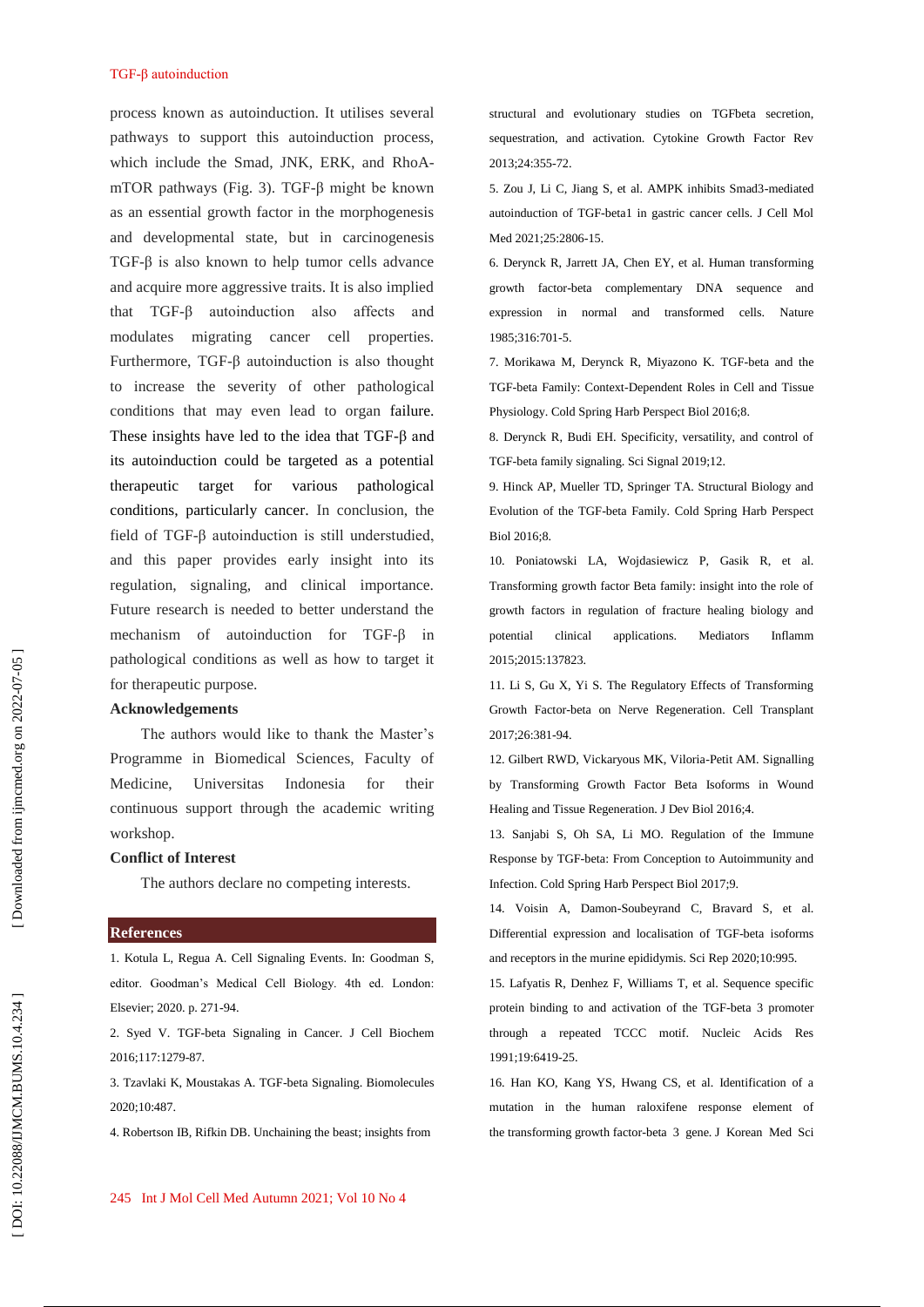#### 2001;16:549 -52.

17. Huang T, Schor SL, Hinck AP. Biological activity differences between TGF -beta1 and TGF -beta3 correlate with differences in the rigidity and arrangement of their component monomers. Biochemistry 2014;53:5737 -49.

18. Del Amo -Maestro L, Marino -Puertas L, Goulas T, et al. Recombinant production, purification, crystallization, and structure analysis of human transforming growth factor beta2 in a new conformation. Sci Rep 2019;9:8660.

19. Vander Ark A, Cao J, Li X. TGF -beta receptors: In and beyond TGF -beta signaling. Cell Signal 2018;52:112 -20.

20. De Crescenzo G, Hinck CS, Shu Z, et al. Three key residues underlie the differential affinity of the TGFbeta isoforms for the TGFbeta type II receptor. J Mol Biol 2006;355:4 7 -62.

21. Liu S, Chen S, Zeng J. TGFbeta signaling: A complex role in tumorigenesis (Review). Mol Med Rep 2018;17:699 -704.

22. Robertson IB, Horiguchi M, Zilberberg L, et al. Latent TGF beta -binding proteins. Matrix Biol 2015;47:44 -53.

23. Maurya VK, Jha RK, Kumar V, et al. Transforming growth factor -beta 1 (TGF -B1) liberation from its latent complex during embryo implantation and its regulation by estradiol in mouse. Biol Reprod 2013;89:84.

24. Shi M, Zhu J, Wang R, et al. Latent TGF -beta structure and activation. Nature 2011;474:343 -9.

25. Hata A, Chen YG. TGF -beta Signaling from Receptors to Smads. Cold Spring Harb Perspect Biol 2016;8.

26. Zhu HJ, Burgess AW. Regulation of transforming growth factor -beta signaling. Mol Cell Biol Res Commun 2001; 4:321 -30 .

27. Morikawa M, Koinuma D, Miyazono K, et al. Genome -wide mechanisms of Smad binding. Oncogene 2013;32:1609 -15.

28. Lebrun JJ. The Dual Role of TGFbeta in Human Cancer: From Tumor Suppression to Cancer Metastasis. ISRN Mol Biol 2012;2012:381428.

29. Ahn H, Han T. Regulation of TGF -beta signaling by PKC depends on Tsc -22 inducibility. Mol Cell Biochem 2012; 360:47 -50.

30. Miyazawa K, Miyazono K. Regulation of TGF -beta Family Signaling by Inhibitory Smads. Cold Spring Harb Perspect Biol 2017;9.

31. Wang Q, Zou Y, Nowotschin S, et al. The p53 Family Coordinates Wnt and Nodal Inputs in Mesendodermal Differentiation of Embryonic Stem Cells. Cell Stem Cell 2017;20:70 -86.

32. Luo K. Signaling Cross Talk between TGF -beta/Smad and Other Signaling Pathways. Cold Spring Harb Perspect Biol 2017;9.

33. Zhang Y, Alexander PB, Wang XF. TGF -beta Family Signaling in the Control of Cell Proliferation and Survival. Cold Spring Harb Perspect Biol 2017;9.

34. Chaudhury A, Howe PH. The tale of transforming growth factor -beta (TGFbeta) signaling: a soigne enigma. IUBMB Life 2009;61:929 -39.

35. Chin D, Boyle GM, Parsons PG, et al. What is transforming growth factor -beta (TGF -beta)? Br J Plast Surg 2004;57:215 -21.

36. Chen J, Gingold JA, Su X. Immunomodulatory TGF -beta Signaling in Hepatocellular Carcinoma. Trends Mol Med 2019;25:1010 -23.

37. Yeh HW, Lee SS, Chang CY, et al. A New Switch for TGFbeta in Cancer. Cancer Res 2019;79:3797 -805.

38. Xiao YQ, Freire -de -Lima CG, Schiemann WP, et al. Transcriptional and translational regulation of TGF -beta production in response to apoptotic cells. J Immunol 2008;181:3575 -85.

39. Chapnick DA, Warner L, Bernet J, et al. Partners in crime: the TGFbeta and MAPK pathways in cancer progression. Cell Biosci 2011;1:42.

40. Gazon H, Barbeau B, Mesnard JM, et al. Hijacking of the AP -1 Signaling Pathway during Development of ATL. Front Microbiol 2017;8:2686.

41. Kim SJ, Angel P, Lafyatis R, et al. Autoinduction of transforming growth factor beta 1 is mediated by the AP -1 complex. Mol Cell Biol 1990;10:149 2 -7.

42. Heydarpour F, Sajadimajd S, Mirzarazi E, et al. Involvement of TGF -beta and Autophagy Pathways in Pathogenesis of Diabetes: A Comprehensive Review on Biological and Pharmacological Insights. Front Pharmacol 2020;11:498758.

43. Zhang M, Fraser D, Phillips A. ERK, p38, and Smad signaling pathways differentially regulate transforming growth factor -beta1 autoinduction in proximal tubular epithelial cells. Am J Pathol 2006;169:1282 -93.

44. Floege J, Eitner F, Alpers CE. A new look at platelet -derived growth factor in renal disease. J Am Soc Nephrol 2008; 19:12 -23.

Int J Mo l Cell Med Autumn 2021; Vol 10 No 4 246